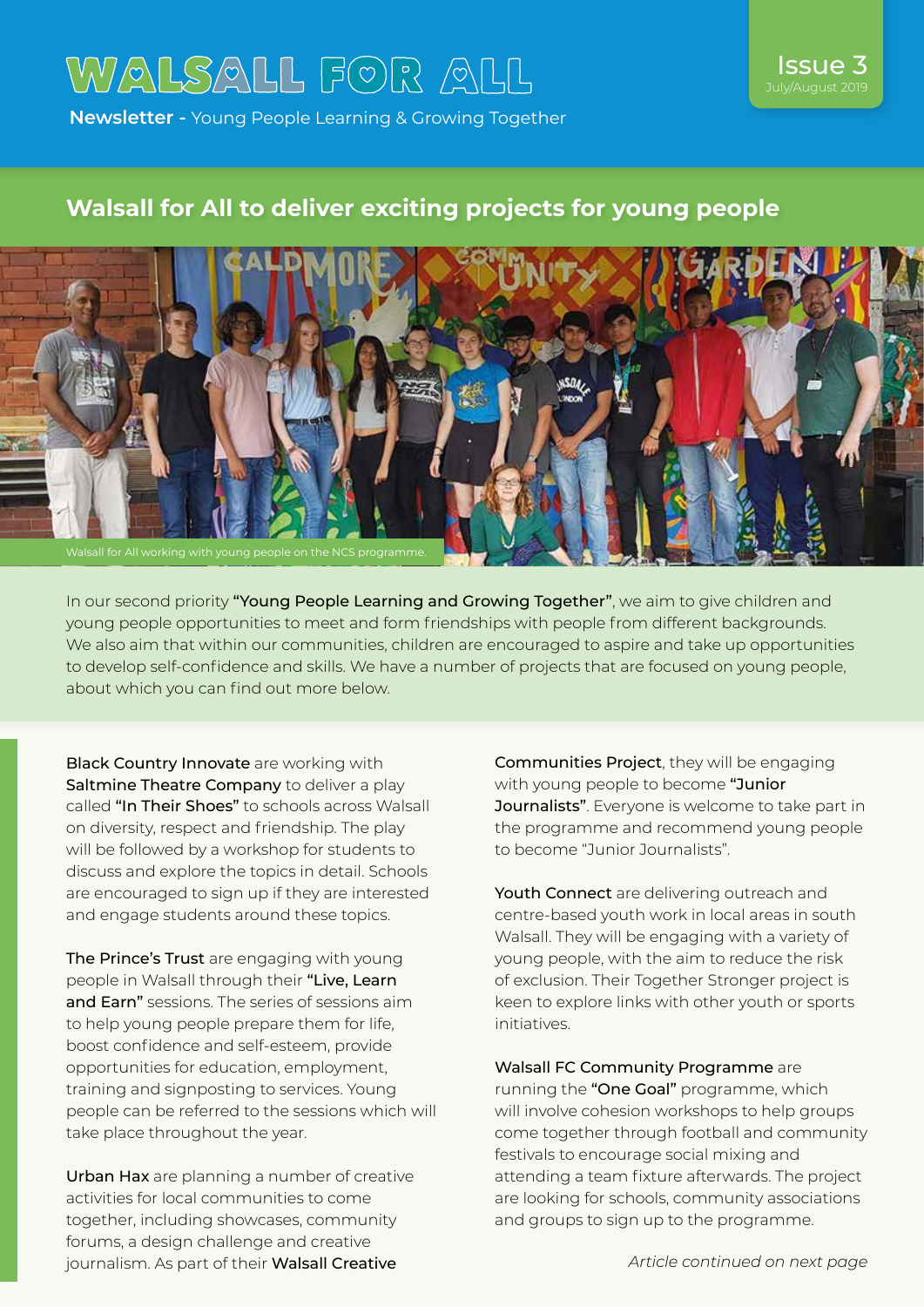## **Walsall for All to deliver exciting projects for young people** cont.



The School Linking Programme is a successful, national initiative, developed by The Linking Network, based in Bradford. School Linking is about enabling children from different backgrounds to meet together, learn about each other and create a sense of togetherness. Identity and belonging are the main focuses.

For the upcoming academic year, 11 new schools have signed up for this programme, building on the 10 schools that signed up last year.

#### The Youth Voices and Youth Ambassadors

Programme is about recognising young people's potential as change makers. The project will train young people to drive and deliver projects in order to create short and long-term impact as well as drive four youth voice events across the borough. The events could be focused on a variety of issues, such as knife crime, the environment and a variety of issues related to integration.

We are delighted to be working with the National Youth Agency (NYA), who will be delivering this project. Through this project, we hope to see more young people meeting and understanding each other and breaking down barriers within their communities.

### Walsall Arts for All

We are working with **Arts Connect** to deliver a high-quality arts and cultural programme, with a focus on identity, culture and diversity through a range of arts experiences for young people

and their parents/carers, teachers and schools. A Development Manager has been appointed to drive the project locally.

Currently, 14 schools have signed up for the programme. There will be a significant investment of arts and cultural activities and engagement in innovative projects, designed to bring young people from different backgrounds together.

#### UNICEF Rights Respecting Schools

We are working with UNICEF and Walsall schools to become approved 'UNICEF Rights Respecting Schools'. This project will help create safe and inspiring places to learn, where children's rights are respected, their talents are nurtured, and they are able to thrive. This will also support young people to increase their understanding of difference and diversity. This will be linked in with complementary projects, including School Linking and Walsall Arts for All. Seven secondary schools have been welcomed onto the programme and will begin the journey in October to become a Bronze accredited UNICEF Rights Respecting School.

For further information about our youth projects, please call 01922 655 797 or email one of our Project Managers:

Jane Murray - Jane.Murray@walsall.gov.uk Mike Collyer - Michael.Collyer@walsall.gov.uk Haroon Ravat – Haroon.Ravat@walsall.gov.uk

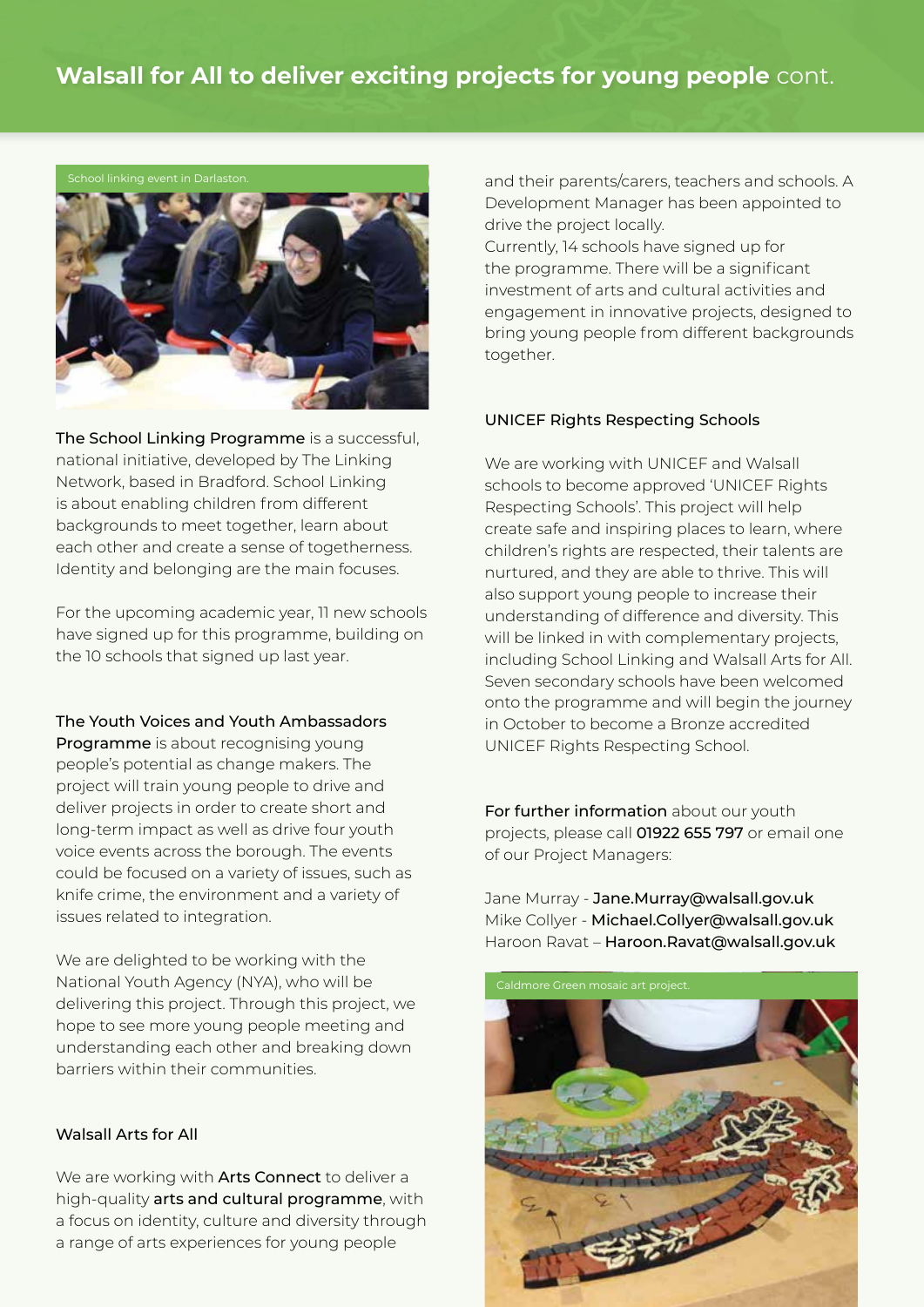## **Walsall for All partners with National Citizen Service (NCS)**

During the summer, Walsall for All worked with three waves of young people from National Citizen Service (NCS). Over four weeks, we worked with 38 young people between the ages of 15 to 17 years old.

They attended a facilitated session on integration and cohesion, including an exercise splitting young people based on their eye colour which was a powerful way for young people to understand the harmful impacts of segregation. One young person said, *"When I was physically moved, with no reason or explanation I felt angry. I wanted to rebel. When we were then moved out of the classroom I began to have an attitude of I do not care. We had our own sweets; we did not need what the others had!"*

This helped the groups understand how segregation works and from that starting point, we could look at how integration can have an impact on communities.

The second part of the work was to support young people to create a social action project. With time to discuss beforehand they came up with a plan, prepared a bid of up to £50 to help support the social action activity and then pitched their idea to a panel of people who would decide whether they should receive the money."





The third aspect of the programme was promoting Walsall for All. The teams were creative in how they did this, from Flash Mobs in Walsall Town Centre, to litter picks and handing out leaflets. This helped the team understand a little of what Walsall for All is about and as a member of the team said, *"Stepping out of my comfort zone and approaching people I did not know was my biggest challenge but I realised how friendly most people were".*

Finally, the teams were able to deliver a social action project. This ranged from delivering games with young people at youth champions' events, litter picking, setting up equipment at one of the Innovation Grant projects and delivering a sports and family fun day in one of the local parks.

After one of the social action events, a young person commented, *"I realised that the journey I had been on as part of the NCS wave had created integration as we all had different backgrounds, genders, sexualities, and ethnicities. Although there were times when we disagreed, we put our differences aside, tried to understand someone else's view so that we could deliver a project for other people".* 

Young people have expressed an interest in volunteering with Walsall for All or in their local communities, enabling them to access opportunities to develop confidence and experiences.

For more information, please contact Mike Collyer - Michael.Collyer@walsall.gov.uk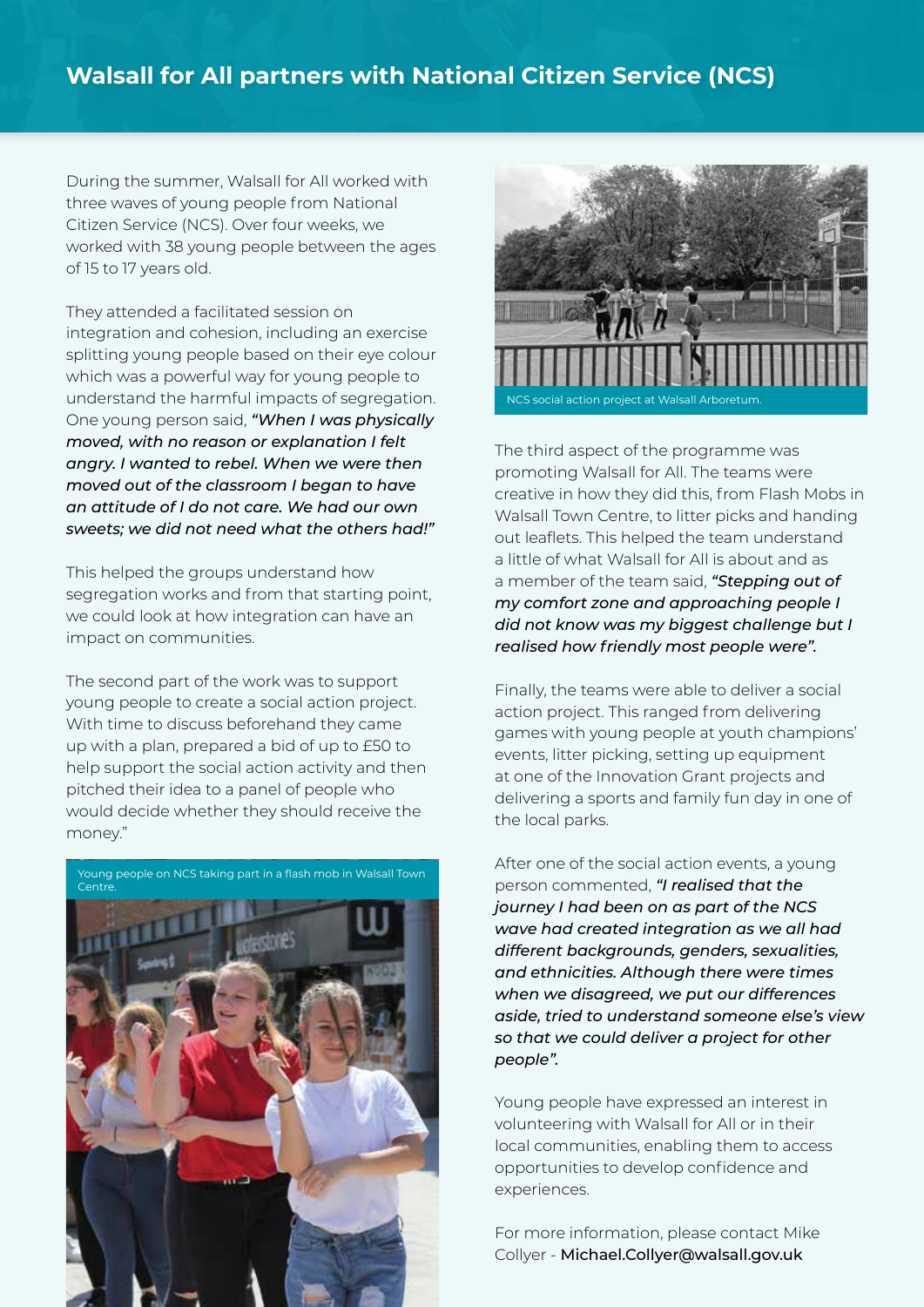On the 26th of June, the Walsall for All team organised a fantastic arts competition at Forest Arts Centre for young artists from nine different schools in Walsall. The theme was integration.

The aim was to celebrate diversity, bring young people together and increase social interaction, as our long-term ambition is that young people in Walsall have diverse friendships, understanding, and acceptance of all.



Saltmine Theatre Company opened the show with a 30-minute teaser of their play and workshop called "In Their Shoes" to the schools.

As they believe in the power of story, they presented their work with a commitment to making a difference. Their message was to make us think how we would feel if we were in someone else's shoes, making us more open and aware of others.

Children had the opportunity to reflect their vision about the meaning of diversity, equality and integration in their artwork.

Ormiston Shelfield Community Academy were the winners of the competition. Their film "My Town" highlights many of the positive things of Walsall through spoken word.



Ormiston Shelfield Community Academy won the art

"Proud of Walsall", produced by Bloxwich Academy, used a range of materials and embroidery incorporating landmarks, people, culture, diversity and much more.

Caldmore Primary Academy created a large collage from different small pieces of artwork which reflects their theme, "Diversity in Walsall - We are Stronger Together".

North Walsall Primary Academy's entry was called "Hand in Hand". Pupils created posters, and shared their meanings of diversity and how they are unique in their own different ways.

Palfrey Junior School's work "Diversity Makes Us Brighter" focused on the way of sharing cultural information that allows us to interact and to co-operate effectively. Languages and dialects are examples of shared cultural information, showing that diversity improves the way people think.

"CommUnity Mix" was joint produced by Palfrey Junior School, Busil Jones Primary School and Lodge Farm Primary School, in partnership with One Walsall and Walsall Creative Factory, funded by the Department of Digital, Culture, Media and Sport. The schools created a collection of mannequins, all individually designed, representing the wide diversity of people and communities within Walsall. From these mannequins, a short animated film was produced.

Barr Beacon School produced a large canvas to honour a local soldier who fought in the First World War. The students integrated an original image of the solider into the piece, surrounded with poppies.

Salisbury Primary School's artwork "Skin" delivers a strong message that we are not just a skin colour; we are much more than that as we contain all of humanity in our heart and in our mind, and we should be proud of that.

Congratulations to all the schools who took part in the competition!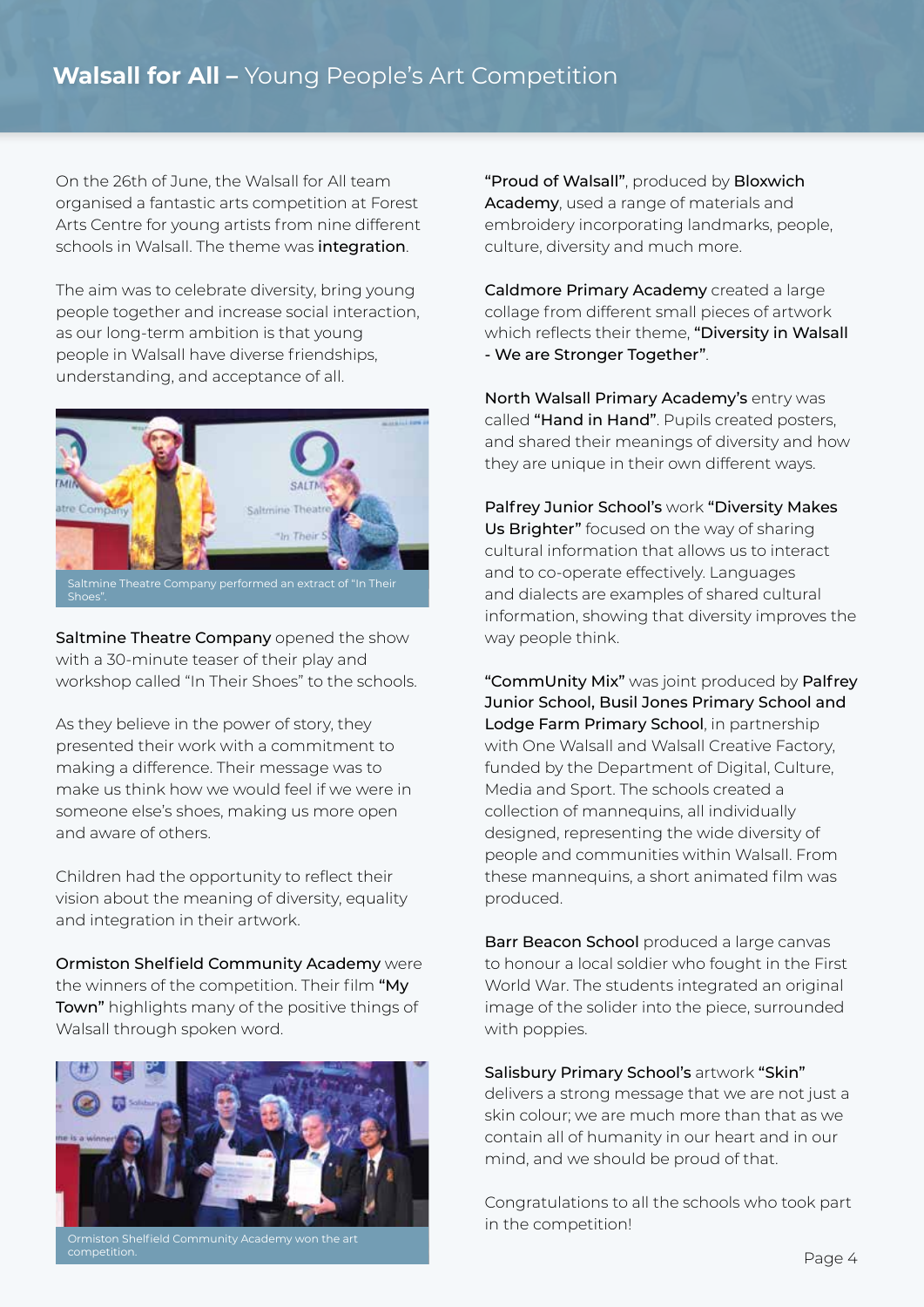

## **The Entries**



Barr Beacon School - World War One Soldier North Walsall Primary Academy - "Hand in Hand"

"CommUnity Mix" by Palfrey Junior School, Busil Salisbury Primary School - "Skin" Jones Primary School and Lodge Farm Primary School











Caldmore Primary Academy - "Diversity in Walsall - We are Stronger Together"

#### Palfrey Junior School - "Diversity Makes Us Brighter"

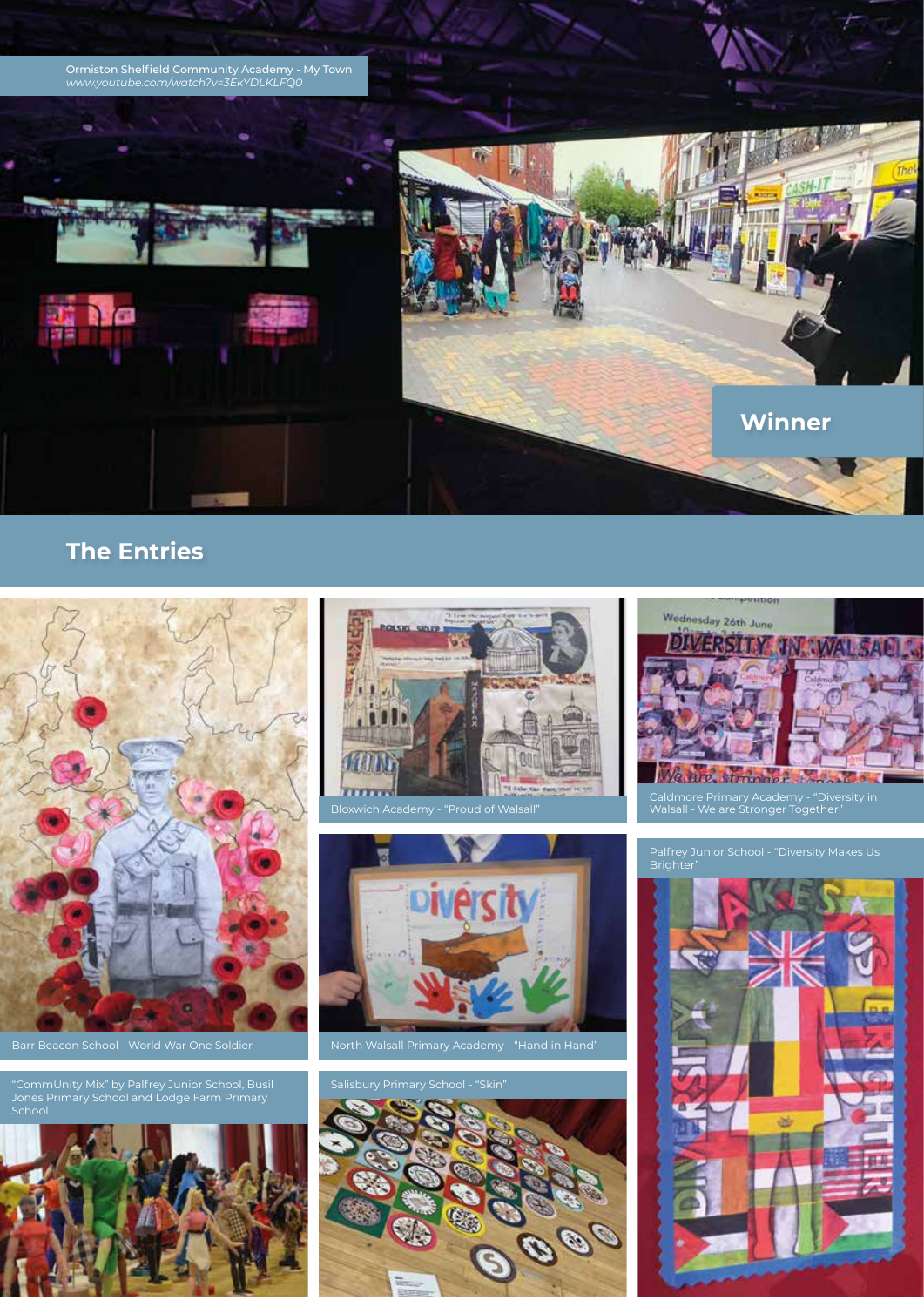Discrimination is a powerful thing. It's not just found in the structures of our politics but within us as individuals, polluting our efforts to be a united society. Racism, for example, elegantly twists itself into ideologies that profess a love of kindness and God, so much so we can't see that religion is not the same as the ethnonationalism that is so often preached. Even the wisest of us are a product of our society – there is nothing wrong with that – but there is something wrong with claiming that one history, culture, society and interpretation of existence has a monopoly over others. People like me, who do not look or sound the same as the community around them, try to fit in and thrive on a religio- ethnonationalistic conflation that rejects every atom of their being. It's a kind of poison that my teenage self would fill pages with poetry and lyrics, writing out a pain that no one, regardless of age, should ever feel. Almost a decade on, it still hurts to read.

University was where I experienced a misogynistic form of racism, where existing in my community was hopeless. There isn't a woman alive who hasn't experienced the 'know your place' attitude but what I didn't expect was for the Qur'an, one of the most emancipatory texts ever written, to be used against me to curtail the freedoms that the text itself gives to me. There's a historical misogyny, founded in a fear of powerful women and endorsed by political regimes, undermines the idea that we argue so strongly for - that Islam doesn't oppress women. It's true, Islam doesn't oppress women. Misogynists that use a legal code and twist the words of Qur'an into a means of power and control do. The greatest and most celebrated women in Islamic history argued and refuted these laws that inhibit women. They openly and outrageously fought for their rights and freedoms, and they still do. How have we managed to say that Islam gives women 'freedom' and 'rights' whilst simultaneously preaching a strain of law in a religio-political narrative that relies upon the oppression of women? This 'freedom' doesn't allow a woman like me, who is culturally and racially different, educated and opinionated to have any form of empowerment.

Eventually these things break your soul. No matter how much I wanted to be part of a community that loves God as I do, for my own survival, I had to leave. Since then, I've surrounded myself with only those who love me as I am and I have been so truly loved that, when racism and misogyny appear, I am no longer



desensitised to it. I educated myself on the roots of these issues so I can go out into a hostile world with strength enough to fight back with a generosity, knowing I have nothing to lose. I also found that I am not alone in my struggle, that there are those who are discriminated against even though they are of the same race, sect and colour. Hatred is elegant enough that it always manages to find a way to take hold in so many ugly forms that even I, as someone who experiences it so often, am not immune to discriminating against others.

In a time where everyone waves the banner of diversity and inclusivity, racism and misogyny are ever more subtle; wrapped up in the appropriate language as a means of subverting activism and conversation by only allowing diversity and inclusion on specific terms. There is still so much contradiction. Legislation doesn't allow discrimination, yet it remains because it still lives within us all. It's in those occasions, for example, when I see a community fighting against racism whilst using racist language in their meetings. It's entirely counterproductive. If we are to fight the systems that disempower us, then we must break through the elements of this disempowerment within our own homes and spaces. We need to educate ourselves on the depth of mistreatment, calling out racial slurs at our dinner table conversations and telling your best friends not to harass those girls on the street, for how can we fight oppression by acting as the oppressor?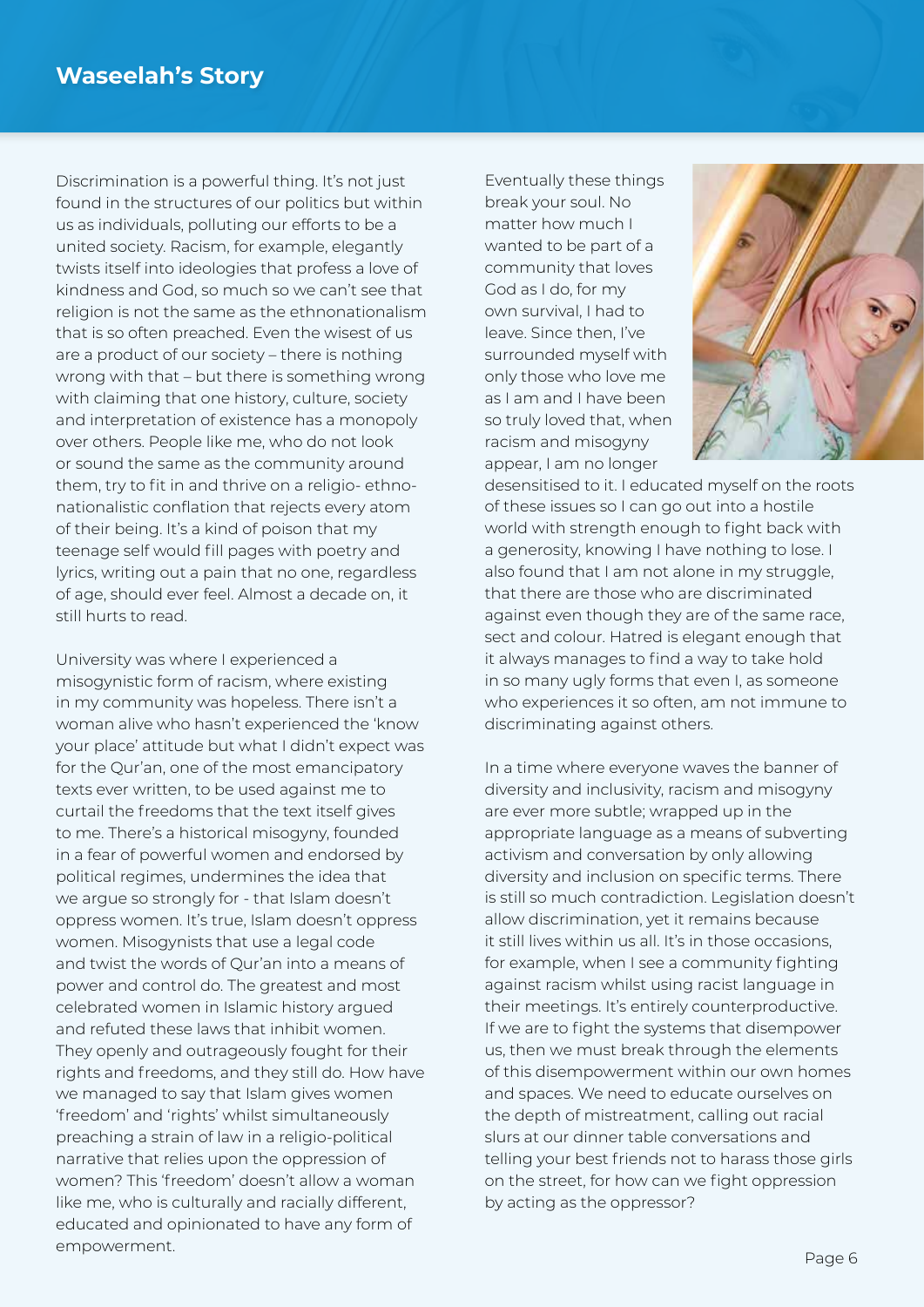

I'm currently studying Economics at the Open Study College and have studied Government and Politics at Joseph Leckie Academy, and have just finished a programme on building confidence with the Prince's Trust. I love playing chess and tennis, and often like to go walking.

Having Asperger's Syndrome makes it difficult for me to socialise but also create and maintain friendships and this at times makes me feel lonely. I also have problems with anxiety.

Before I joined The Prince's Trust and Youth of Walsall, I struggled to find my place in anything. Not feeling like I could connect with the world, I floated on. Whilst on the Prince's Trust programme, I met a group of people who made me feel happy, gave me confidence and allowed me to learn about how to deal with different social situations. They let me be who I was. I joined the Youth of Walsall through Prince's Trust, and after discovering projects they were engaged with, I had a personal connection with the core message of getting out to the community and giving young people a voice on major issues. They help me to feel like I matter, which means the world to me.

Next, I plan to gather as much political experience as I can through both representation and direct campaigning, but also in public speaking. I also intend to finish my Economics A-Level at the Open Study College. My advice to those wishing to develop confidence and skills, is to have faith in yourself and to be patient, but also motivated in your passions, beliefs, and your principles.

## **Kamran's Story**



I am proud to represent Walsall as a Member of Youth Parliament (MYP) and to act as the Chair of the Youth of Walsall (YOW). In addition, I volunteer at the Walsall Cancer Research (CRUK) store. I am also a member of the 'Change Your Mind' team, where Y12 pupils from Queen Mary's Grammar School deliver Mental Health workshops to Walsall primary schools.

I was born in Walsall and I have lived here since then, therefore I feel a sense of responsibility to work towards a better Walsall. I want to spend my time productively and act upon the issues facing Walsall every day. I came to my first YOW Meeting to find out what it was and since then I have become the Chair of the group and was elected as a MYP in early 2019. Both of these roles have given me a way to represent young people in the community and engage within Walsall.

Lack of mental health funding, and knife crime, are two things that affect a lot of young people. Social Media has created a global community, therefore young people are passionate about issues beyond Walsall's borders such as the recent events in Kashmir.

Through weekly YOW meetings, I have met many young people who are prepared to stand up for their town and I have learnt to put myself forward for things. 'Change Your Mind' has developed my presenting skills. I will continue working as part of YOW and pushing our Knife Crime Campaign 'Real Knives, Real Lives'. I aim for the group to thrive in the coming weeks and to keep up my volunteering at the CRUK store.

I would encourage every young person in Walsall to apply to join YOW and come to their first meeting. Walsall's charity shops need young people to step through the doors and volunteer their time. Take ownership of your community.